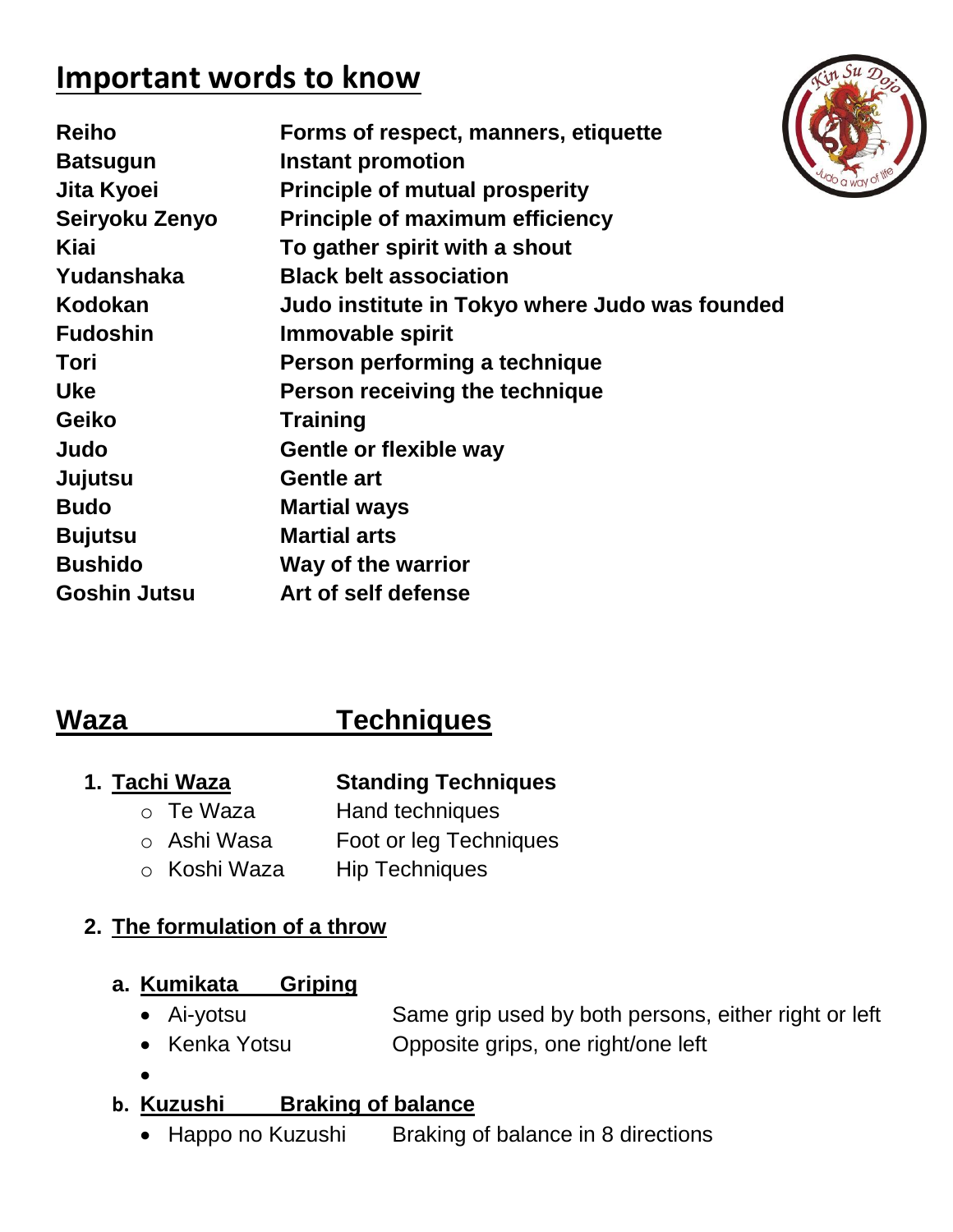## $\bullet$ **c. Tsukuri Entry, Attack**

- **Classification of attack**
- **Tobi Komi jumping in**
- **Mawari Komi rotate inwards**
- **Hikidashi throwing from the outer**
- **Oikomi one step entry**
- **Nidan biki two step entry**
- **Ashimoki hooking on leg**
- **Sutemi sacrifice ( to fall )**
- **3. The throwing principles:**
	- **Nage to lift**
	- **Otoshi to drop**
	- **Tsurikomi to pull and lift**
	- **Gari to reap**
	- **Harai to sweep**
	- **Gake to hook**
	- **Gutuma to rotate**
	- **Makikomi to wraparound**
	- **Sutemi to fall for the execution of a throw.**
- **4. Sutemi Waza Sacrifice Techniques**
	- o **Ma Sutemi front Sacrifice Techniques (to the opponent's front)**
	- o **Yoko Sutemi said Sacrifice Techniques**
	- **Sen Attack initiative**
		- **[Renraku Waza](http://judoinfo.com/sounds/renraku.wav) Combination techniques in same direction**
		- **Renzoku Waza Continuation techniques of your opponent**
	- **a. Go No Sen (the contrast of the initiative)**
		- **Go to Block or to Brake**
		- **Chowa to avoid or to dodge**
		- **Yawara to fall or to go with**
		- **Ura to project to the back**
	- **b. Sen No Sen The initiative on the initiative** 
		- **Kaeshi Waza Counter techniques**